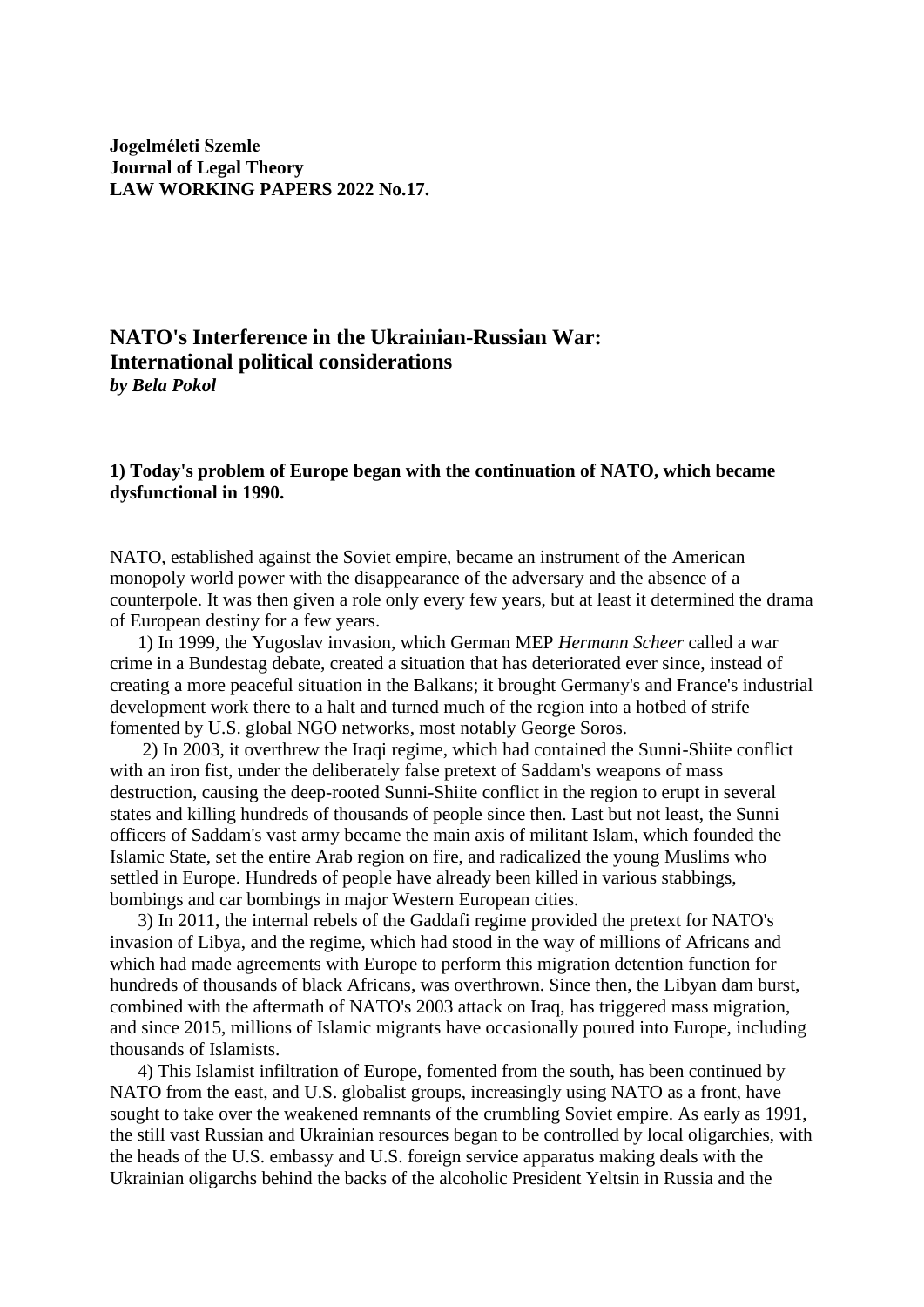Ukrainian oligarchs who had direct control over Ukrainian state posts and state assets. In Russia, this stopped with Putin's assumption of power in 1999, and the U.S. NGO networks, media, and institutional intellectual power that had been built up were broken, but in Ukraine, to prevent this, a successful coup was carried out against the more Russian-oriented President Yanukovych in 2014. U.S. anti-Russian policy has continued its proxy war against the Russians by bringing the Ukrainians into NATO and equipping them with high-end weapons, and so the current Russian offensive against U.S.-led NATO forces fighting through the Ukrainians has come in several rounds. But the big threat is yet to come, as Russia, aside from the proxy threat, is becoming more open with the U.S. and NATO powers, declaring the lower end of its nuclear strike force, now described as "parceled out," ready for deployment. I do not know enough about it to assess to what extent it is equivalent to the known - the only known! - nuclear strike on Hiroshima or exceeds it.

 And all because in 1991 we left NATO, which had become dysfunctional, to the globalist U.S., which has become the sole ruler of the world. If this leaves us without a nuclear strike, the first thing we should do is "disband" NATO and replace it with a truly defensive European military alliance. As the then French leadership proposed in 1991 with enthusiastic German support, only unfortunately after a few years of debate the US globalists won and the plan was abandoned (see Shake 1995). It was then that the present problem began in Europe, and it is the unfortunate Ukrainian people who are now drinking the juice.

#### **2) The task of building the sovereign European position.**

The new Ukrainian-Russian war, provoked at length by the United States, has brought to our attention a previously overlooked aspect of regime change in Central and Eastern Europe (Mearsheimer 2014). After the collapse of the Soviet empire, in the joy of liberation from it and in our desire in Eastern Europe to join the Western half of Europe, the fact that the NATO led by the Americans against the Soviet forces had lost its function with the collapse of the latter was not even mentioned in the debates of the domestic public in Hungary. However, this huge war machine, which had lost its function, simply sought new functions out of inertia, and the war machine, already strictly controlled and led by the U.S., became more and more a front for the U.S. to strike anywhere in the world for its own goals.

 The French, who had left NATO in 1966, if not formally, then in fact, raised the idea in 1991 of replacing NATO, which had become functionless, with a separate military alliance for Europe to counter, among other things, the remaining nuclear power, Russia, but this did not resonate with the other Western European countries, which were steeped in the dominant U.S. globalists. However, when the U.S. attack on Yugoslavia in 1999 and then on Iraq in 2003 was carried out against the opposition of the Franco-German pair under the NATO flag and in retrospect with precision bombing of French and German interests on Yugoslav territory - the demand of this pair of great powers for an independent European force to replace NATO was reinforced. Nothing came of it, and in 2009, our country's less than glorious French descendant, President Sárközy, even invited France back into NATO.

 It was therefore gratifying to see that now one of the candidates for the French presidential elections, Ms. Le Pen, has included withdrawal from NATO in her program, and even if the opinion polls do not favor her victory, the European sovereign governments and their intellectual background should reflect on the importance of this agenda item. Especially since in 2016 the U.S. government made an about-face from a globalist to an isolationist position, which itself envisaged the dissolution of NATO. This was interrupted by President Trump's departure in 2020, but the growing strength of the Republicans he dominates in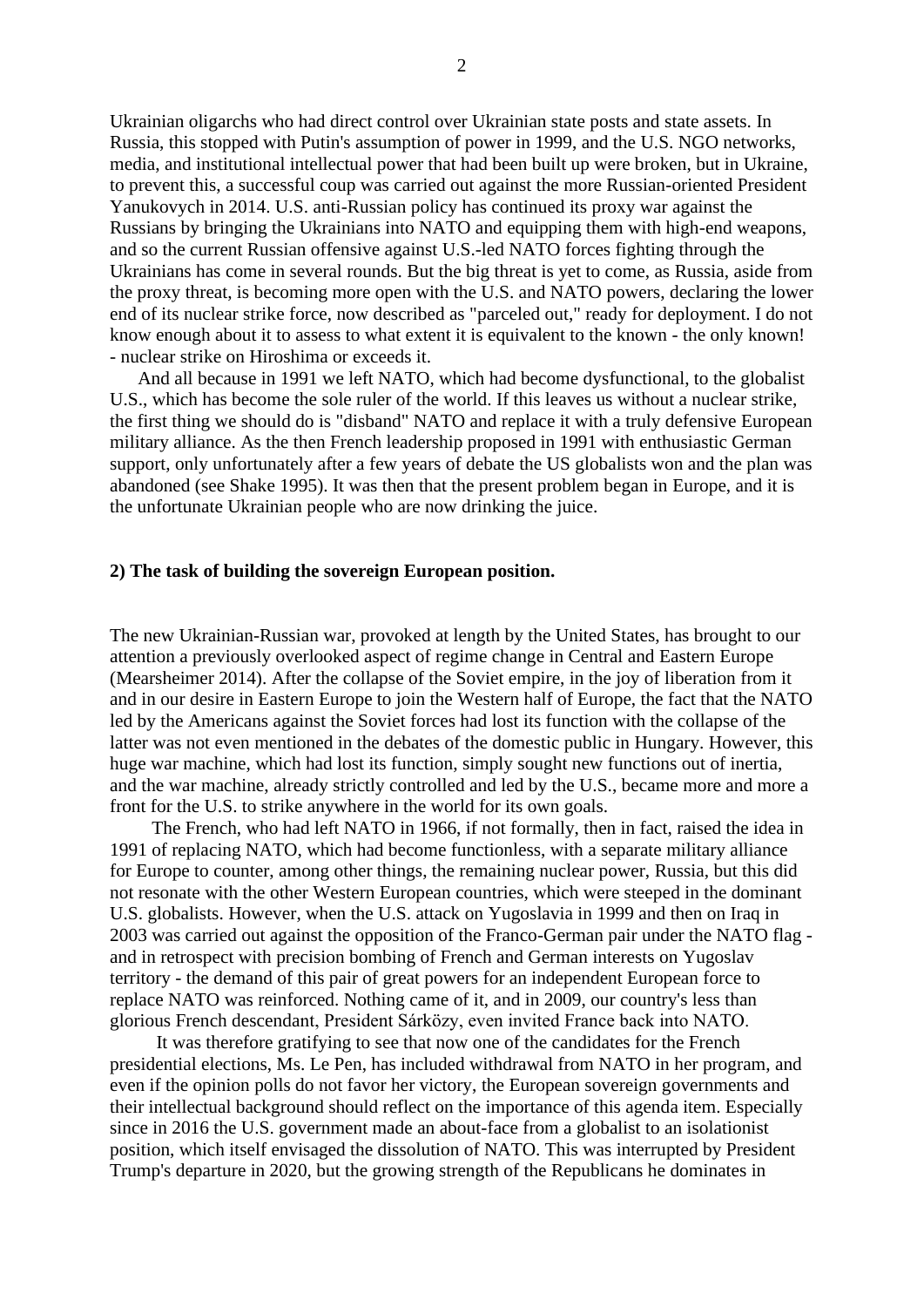Congress and his plans for reelection in 2024-whose chances are supported by current pollsmake it necessary to think theoretically about abolishing NATO in Europe and to discuss this across Europe with the intellectual support of Le Pen's party.

 This pan-European debate on leaving NATO would also be a good opportunity for sovereignist intellectual circles to discuss EU reform back to the Common Market in the coming years to break the EU's federalist tendencies. It is not necessary to leave the EU to eliminate its current anti-member state tendencies, because a united conservative coalition seeking a return to the Common Market could, with a majority in the EP, effectively scale it back to pure economic integration, which would be in all our interests.

 Let's end the terrible war in our neighborhood as soon as possible, but let's at least use the experience of its creation to draw the conclusions to think about the long-planned independent European military alliance to replace the current NATO, which has been used as a cover by the U.S. globalists. The domestic conservative think tanks in Hungary, in cooperation with the French sovereignist and the U.S. isolationist-Trumpist political think tanks, should urgently reconsider the role of NATO and discuss the possibility of an independent European military alliance in its place.

# **3) Differences between the world power organization of the gbobalist and the isolationist U.S.**

With the collapse of the Soviet empire, the U.S., which had become the sole world power, embarked on an intensive globalist expansionist course, and the negative consequences at home - the export of capital to low-wage countries and the resulting mass unemployment in the form of "Rust America" - led to a temporary break with it in 2016. President Trump began organizing the return of the isolationist U.S. under the slogan "America First," and although this was reversed by the end of his term, the actions and plans taken up to that point show the difference between the globalist U.S. and the world power organization of the isolationist U.S. that Trump has set as his goal.

 The globalist U.S. has introduced an economy dominated by banking capital and other social sectors marketed at home, whose main drive is not to boost peak production at home but to make as much profit as possible anywhere in the world. The U.S. state, in this logic, is only important to the banking/investment groups that dominate the world as a powerful military force that acts as a deterrent to expatriated American capital anywhere in the world. But this outsourcing means not only exporting money and setting up factories abroad, but also gaining control over the resources of societies there by privatizing them and exploiting them in chaotic conditions to get them for pennies. In addition, intense influence on local judicial administration and public policy is necessary to achieve this. Thus, in this model, U.S. embassies are not just diplomatic outposts, but also become centers of power in local society by building close socio-political relationships. U.S. embassies are not mere embassies, but American placeholders abroad.

 This is complemented by the outsourcing of U.S. NGO networks abroad, and U.S. global foundations are building parallel states both in individual countries and in their regional associations. It is in Europe that the Soros network has become best known in recent decades, but in addition there are several smaller networks, both in Europe and on other continents of the world, such as the MacArthur Foundation, which goes hand in hand with Soros, or the Ford Foundation in the past, and now the Norwegian Foundation, which also helps. As we can see from the example of the Soros network, they have worked hard over many years to build up their press corps with media power throughout Europe - but with an emphasis on Eastern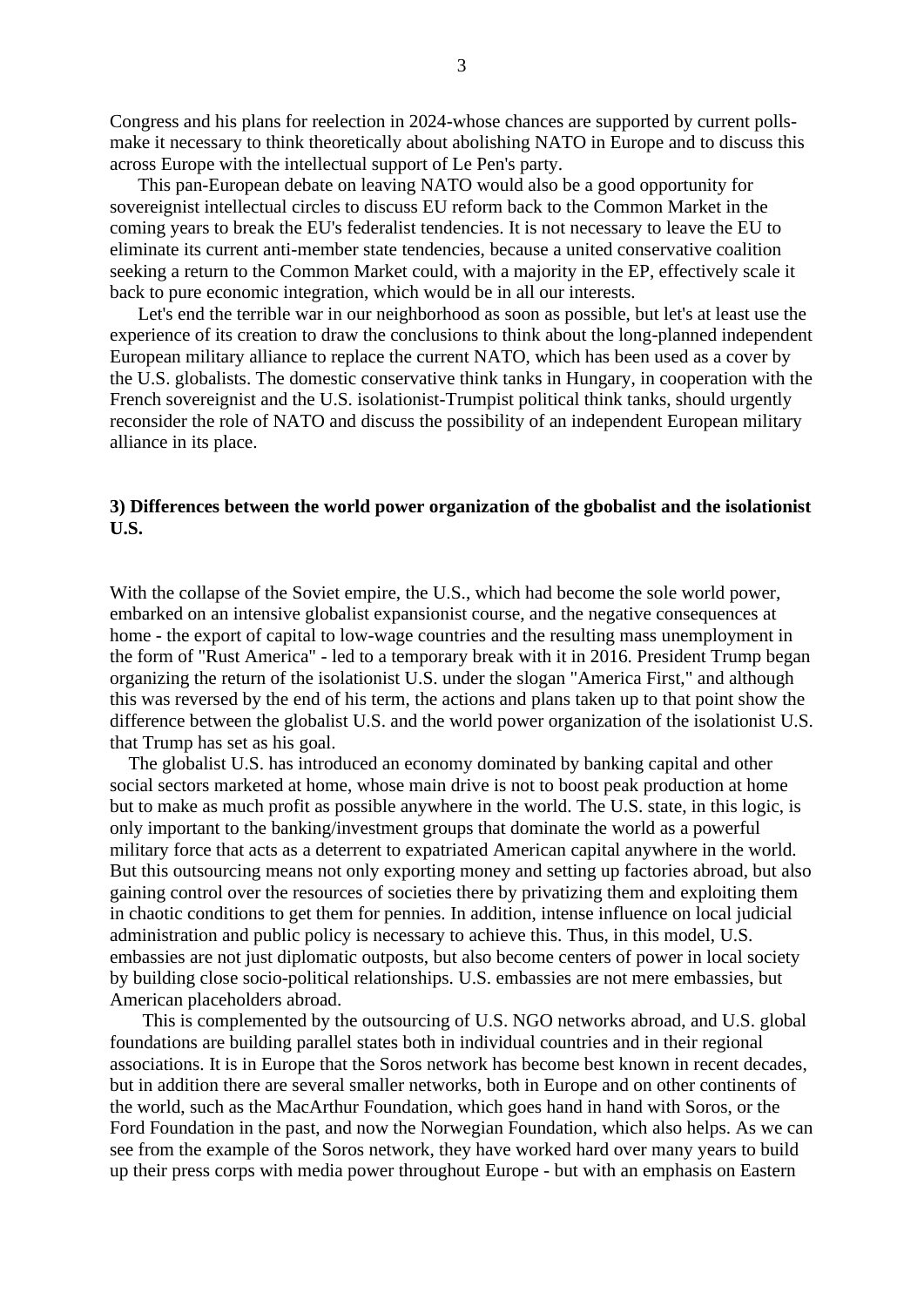European countries - their fighting corps of "right-wing" activists, supported by select groups of academics and lawyers, and their supporters in the courts - judges and court personnel - to determine strategic public policy. Through the system of university grants and fellowships, they have managed over the years to influence virtually all social science faculties and research centers in Hungary, and to use the media - and more recently Internet portals - to sway public opinion in their favor.

 And in societies in deep crisis, largely fueled by U.S. globalist NGO and media forces, local embassies have become almost operational centers of power, and the decision on who will run in the next elections as presidential candidate, prime minister, finance minister, attorney general, etc., is also made here. This has been extensively documented in Kees van der Pijl's book analyzing the Ukrainian-Russian war, with access to U.S. intelligence wiretap transcripts and foreign policy documents, including via WikiLeaks (Pijl 2018). For example, the fact that the famous boxer Kličko did not run and become president in the 2014 Ukrainian presidential election after the "Maidan coup," also organized by the U.S. Embassy, was due to the veto of the U.S. State Department and its ambassador on the ground, who decided that Kličko and his party were supported by the country of his former boxing career, Germany, through the Konrad Adenauer Foundation of the German CDU, making them persona non grata for the United States. (Klichko eventually received the mayoralty of Kiev as a consolation prize for not jeopardizing the victory of the elected Poroshenko by not running for election).

 This was a departure from Trump's brief four-year presidency and the money-dominated mainstream media and intellectual-institutional power, he has announced an isolationist turn. As the toughest opponent of the Soros network that spreads globalist domination around the world, he has allied himself with the most determined opponents of foreign governments. Thus the Hungarian, Polish, Czech and Slovenian sovereignist governments and the mainstay of national Jewry in Israel, Netanyahu, who has dominated for years, etc. And since Trump's only concern was to maintain the world power reduced to the U.S. state and to push aside the private power expansion of NGOs in the world, he could clearly see that the biggest challenge to the U.S. world power in the future is the rising world power of China. To achieve this goal, one of his main objectives was to win over economically weak Russia, which has the second largest military potential in the world after the U.S., to prevent Russia from moving closer to China. "He was in love with Putin," sneered the globalist mainstream media. But he was not, he was just a man of realpolitik, and he was not moved by private interests against the former U.S. globalists who had infiltrated the Ukrainians and acquired much of their resources.

 To sum up, unlike the US globalist organization, an isolationist US organization would not give up its world power and influence, but it would reduce it to the military power of the US state and its external state - diplomatic - departments, and let the power of the US take a back seat to the private power NGO networks and their particular goals. Thus, rather than having to protect the private Ukrainian resources of the U.S. globalists - which would push the Russians into a tight Chinese alliance and immediately turn China's current world economic leadership into military supremacy - it would make the Russian goal of a neutral Ukraine, which supports the Russian goal of Russia-U.S. rapprochement, its primary objective, with an eye toward containing China in the future.

 It follows that NATO, once established to counter the Soviet empire, is no longer needed to defend U.S. world power in the age of China's emerging challenge to it - indeed, it will only hinder the normalization of Russia-U.S. relations and Russia's distancing from China. Rather, a strong Asian military alliance is in the U.S. interest with Japan, South Korea, Australia, India, and even Vietnam, militarily much stronger than today and also fearful of the superpower of neighboring China.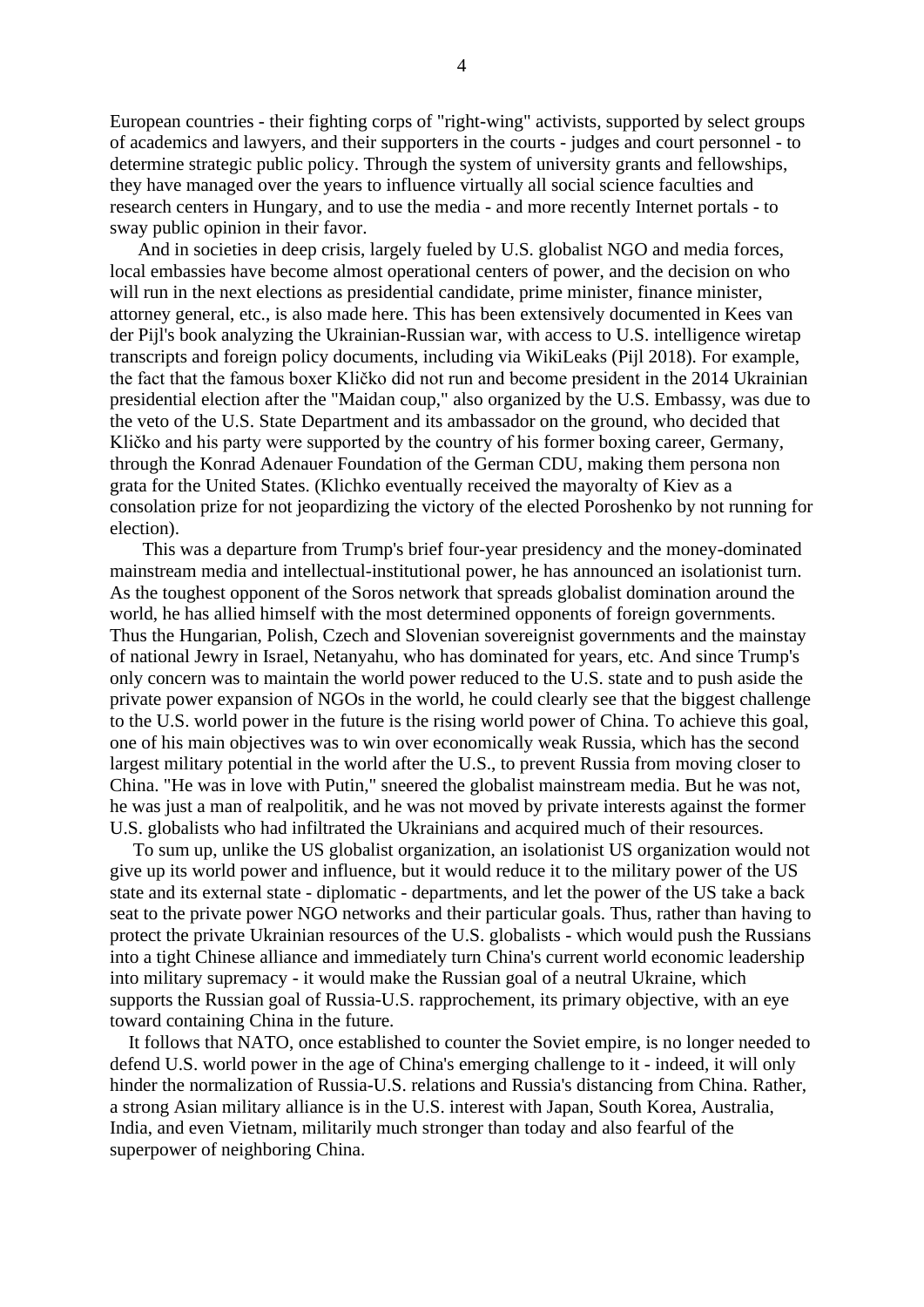Today, with Russia permanently stoked by the U.S. through the Ukrainians in the background and seemingly engaged in a permanent war with the U.S. in the Ukrainian proxy war, this change in military policy seems unlikely. However, should Trump succeed in running again in 2024, much could change, making it worthwhile to think through the fronts, at least in theory.

### **4) Europe's chances of breaking away from the American Empire.**

Hungarian economist Gyögy Matolcsy called the annexation of Europe by the U.S. the American Empire in an earlier book; I called it the "global ruling order" in the years after the turn of the millennium, but the former captures the imagination better, so we should use it.

 That Empire has been shaken by the Trump administration's tenure, which began in 2016, but it is the accelerated rise of China's global dominance in the wake of the pandemic in particular that calls for a rethink. Trump's election victory was brought about by the exodus of U.S. banking capital circles, briefly the sole world power after the collapse of the Soviet empire in 1990, to the world by mass outrage at the social degradation created at home. To remedy this, the new presidential administration has set the tone for bringing home capital and production brought abroad, breaking with the global private power of the leading circles of U.S. investment funds and the global foundations they support. Although they can be found all over the world, the cultural and political order has prevailed mainly in the European countries, with the formation of deep states (Deep states) in the states of the Eastern European region almost in parallel. They have been able to do so partly because the U.S.-led NATO, originally established as a counterweight to the Soviet empire, changed its profile with its disappearance and, as the millennium approached, began to operate more and more in line with the goals of the U.S. imperial private world powers. Although the French and the Germans, as major European powers, sometimes protested against it, the small Central and Eastern European states in particular, unaware of what they were doing in their great effort to join the West, stood like a solid phalanx behind the imperial United States.

 In the meantime, however, not only were the problems of imperial America, which had become Rust America, emerging, but also the ambitions of the West as a whole, and China in particular, which had become enriched in exported capital and technology and had become a short-sighted power, With a population of a millennium and a half and a high level of intelligence surpassing that of the West, it has mastered Western technology and caught up with U.S. economic development in less than 30 years, and is predicted to surpass it in the next decade. In recent years, it has begun to catch up with the U.S. militarily and has built a parallel global power structure in Asia, Latin America and Africa through its alliances. As a result, the U.S. is now forced to move away from its private power expansion focused on Europe and shift its global focus to Asia, where it is beginning to build a strong military alliance to contain China.

 NATO and its private power expansions in Europe have so far only hindered this, as evidenced by the current U.S. involvement in a war with Russia over Ukraine. As former President Trump's policies - but also political scientist John Mearsheimer's international power analyses - show, it will be in the U.S. interest to forge as close an alliance with Russia as possible, given the near hopelessness of resisting China, a rising military power in a few years (Mearsheimer 2014, 2014b). But the private imperial forces, mainly associated with the Democratic Party leadership, that have shifted to Europe - e.g., the Soros network is one of their main representatives - are embedded in the current Biden administration and make